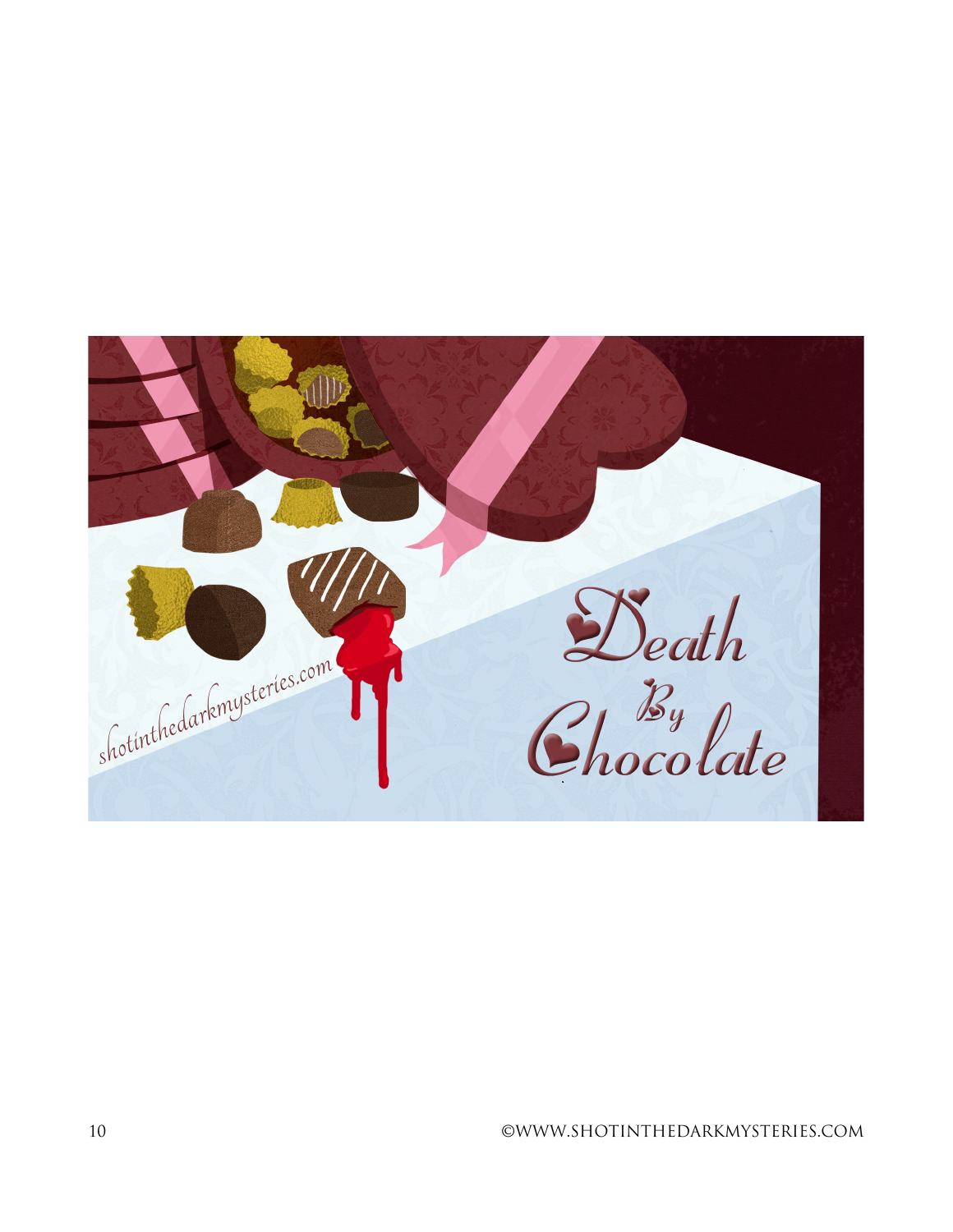



Allie Eyden

Eternal optimist Allie Eyden has flown in from across the country to see Olivier Venesse in person – for the second time! Her first session with Olivier was a dream come true for Allie, and she travelled all the way to Switzerland to have a session with him. That was twelve years ago, and she is excited to meet with Olivier again. Allie is soft-spoken and friendly, and is attending the event tonight alone. She is single, and has been for most of her life.

#### Character Complexity Rating: 3





Wife of the victim, Olivier Venesse, Gizele is French, but has travelled all over the world with her husband. While they are based in Switzerland, she has flown with him here as he set up a make-shift chocolate factory in this old house and started producing small batches of his world-renowned chocolate. Gizele is a confident, yet at times, prickly woman who knows what she wants and will settle for nothing less. While her disdain for this event this evening is apparent, she is still attending with her own personal group of staff dedicated to catering to her every whim.

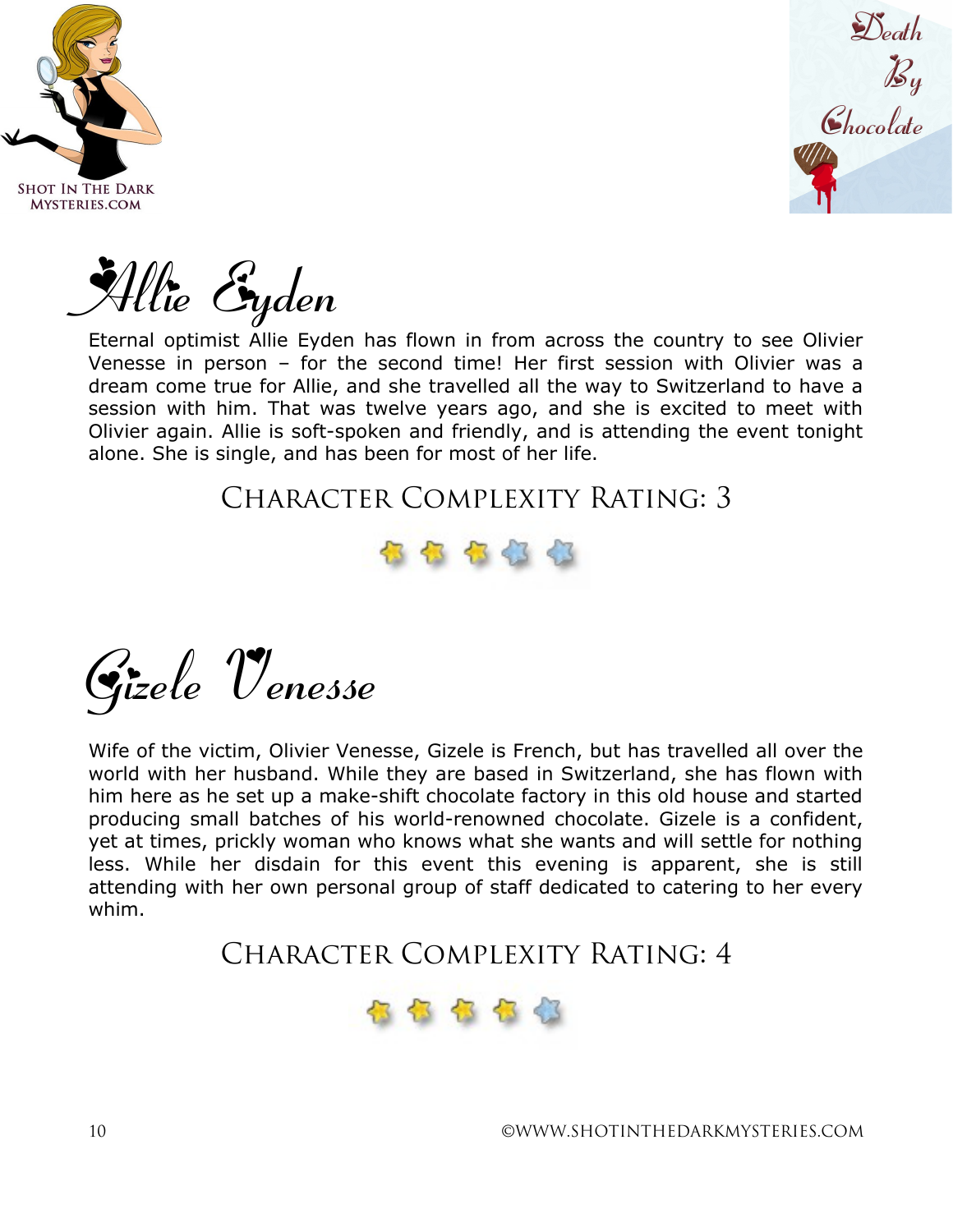



Saskia Sendlove

Assistant to the great, and now late, Olivier Venesse, Saskia has been working for the "Alchemist of Chocolate" for two years now. She loves her job and, while The Venesses are demanding and expect perfection, she has never enjoyed a job as much as she has working with Olivier. When she got the job with Olivier, she had been working as a waitress trying to save up to go to school. Saskia is a hard worker and was fiercely devoted to Olivier and the continued success of his brand after his retirement.

Character Complexity Rating: 5



# Michelle Cozens

Wife of Alex Cozens, Michelle is a socialite whose charitable work and active role in the community are largely connected to her desire to appear charitable and active in the community. When it comes down to it, she's the first to sling gossip, condemnation and judgment within her social circle. Years ago, when they were first married, Michelle had her father give Alex a job at his company, and that job has provided Michelle a very comfortable life. She wants for nothing, but is also very concerned with appearances. Wherever Alex goes, she goes, hence her attendance at the party tonight. Michelle received an invitation at Alex's request, and was granted, much to everyone's surprise, a coveted private session with Olivier himself.

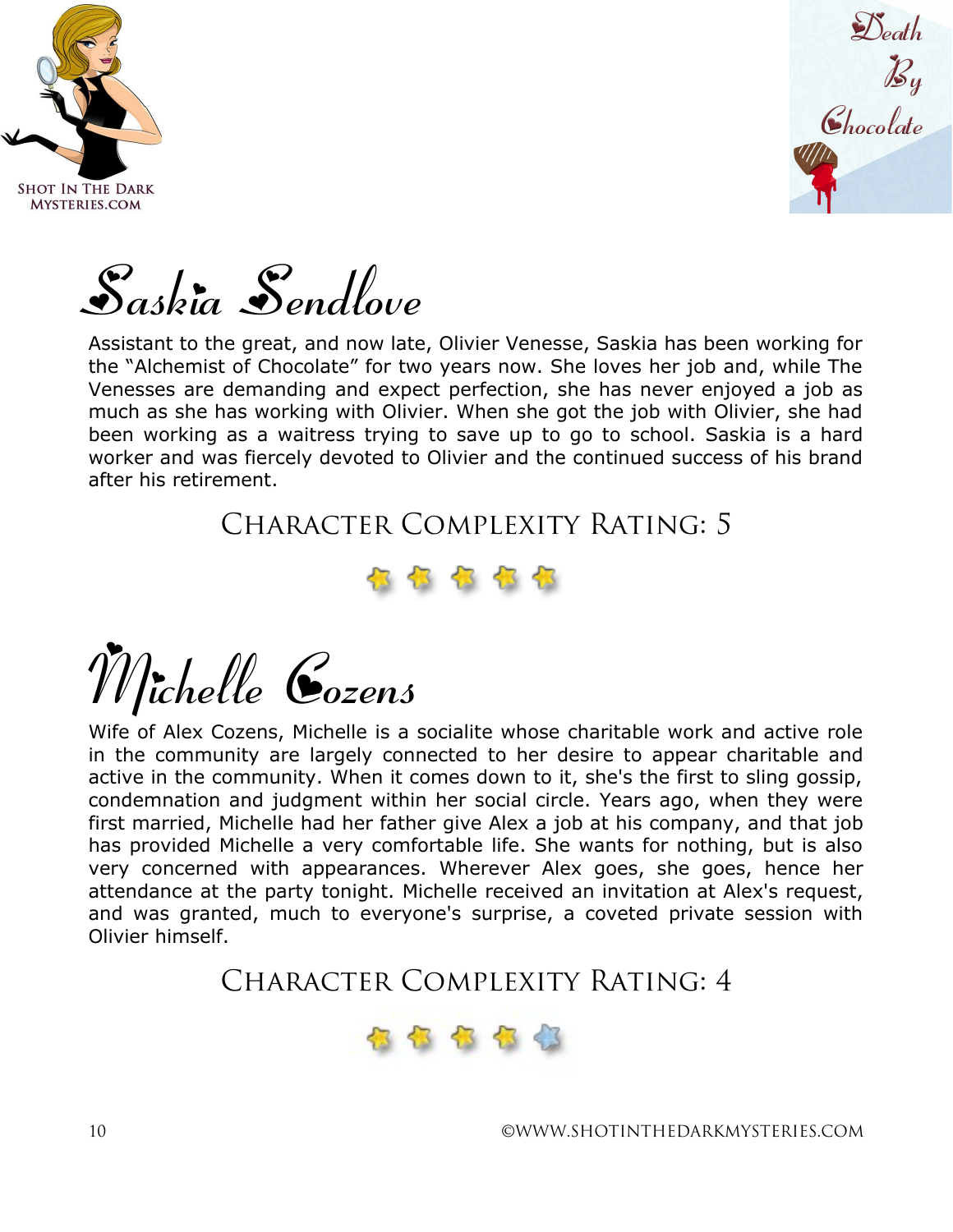



Silla Coyle

Skeptic Silla Coyle runs a website, along with her boyfriend, Ron, debunking people and phenomenon she believes are nothing more than scams. Silla has a huge internet following, and even has her own online television show called "The Truth with Silla and Ron". Silla is hard-hitting and very intelligent, and makes her points with well-thought-out arguments, not to mention a few undeniable "zingers". Silla is opinionated and quick to give those opinions to anyone, even in casual conversation, and she loves nothing more than a good debate, regardless of the topic.

Character Complexity Rating: 3



Solange Moliere

Sister of Andreas Moliere, Solange is the daughter of the famous adventurers, Manon and Louis Moliere. A native of France, she grew up in a small town called Les Eyzies in the Vezere Valley, so she grew up amid a wealth of prehistoric cave systems and other archaeological intrigues. Her parents were involved in research in the area, and while her parents disappeared on an expedition when she was just young and never returned, she and her brother are still very close. Solange now lives in Paris, and has flown in especially for Olivier Venesse's retirement party.

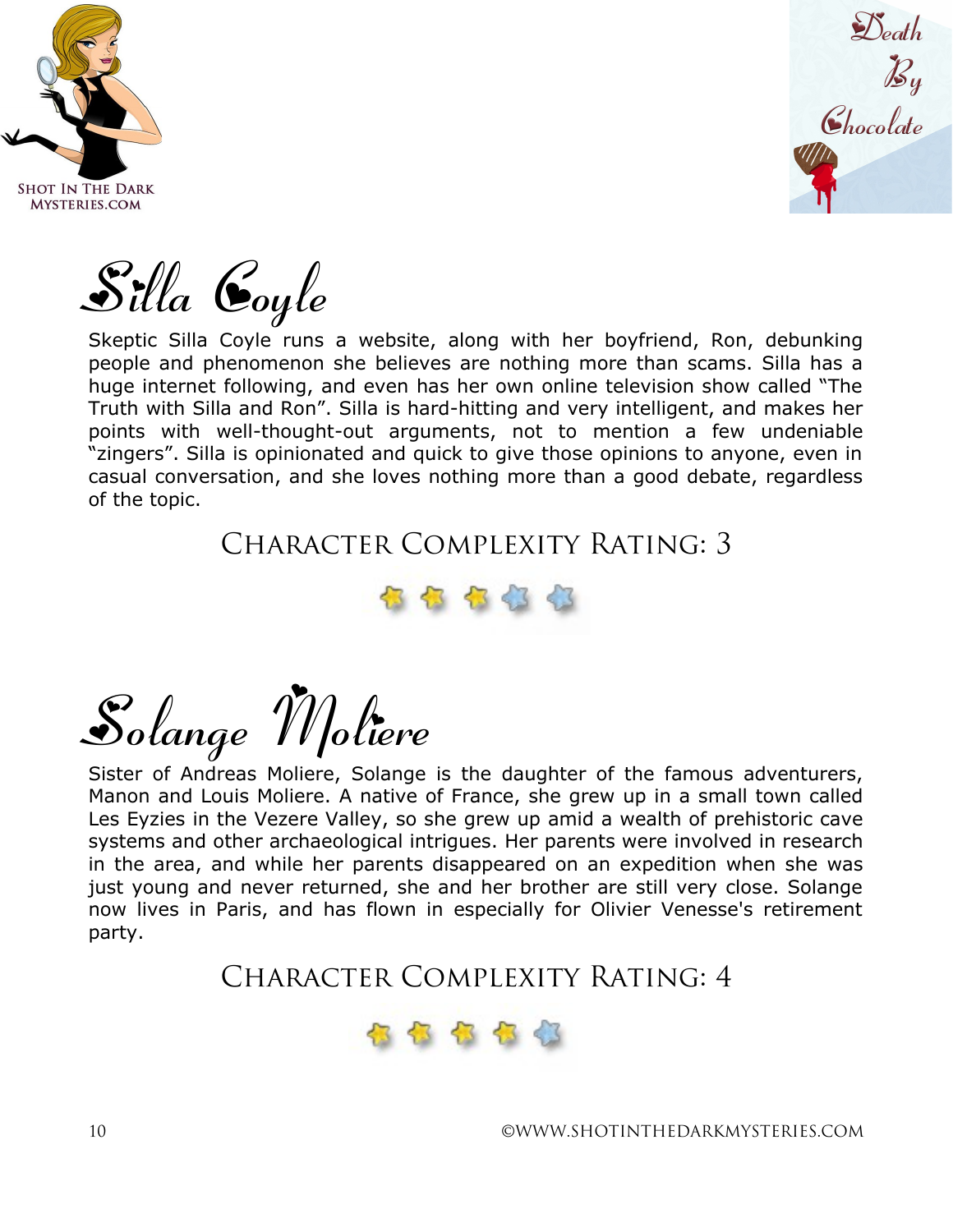



Isla Barlow

Isla Barlow is one of the administrative/support staff that Olivier hired when he was preparing for his journey here to throw his retirement party. Isla worked closely with Saskia to get the house in order and ready for the arrival of Olivier, Gizele and the rest of the group. While she knows that her job ends tomorrow, Isla is enjoying the party with all of the other guests. She is young, impetuous and, like the typical Millennial, slightly entitled, but she is the embodiment of enthusiasm, and posts practically everything that happens on social media.

Character Complexity Rating: 4



Princess Auralie Franzl

Princess Auralie Franzl is exactly that - a princess in a small island country called Caprole, and she has flown in tonight especially for the retirement of Olivier Venesse. She married the Prince of Carpole just over five years ago, and has since experienced a true rags-to-riches story. While the life of a princess is full of commitments and appointments, Auralie handles it all with the grace and dignity expected of the royal family of Caprole. She is dignified and graceful, and genuinely kind.

Character Complexity Rating: 3



10 ©WWW.SHOTINTHEDARKMYSTERIES.COM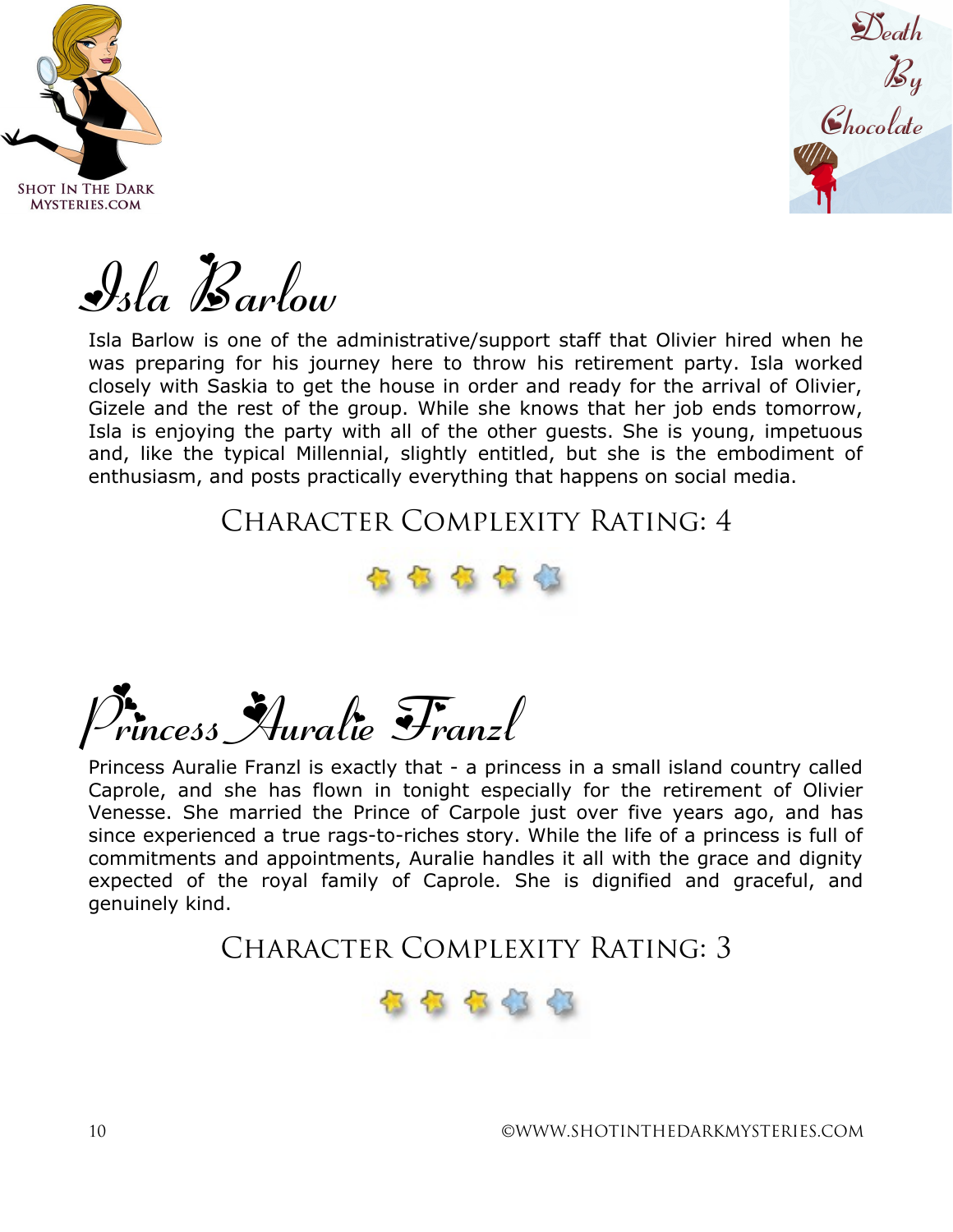



Liv Venesse

Daughter of the famous chocolatier, Olivier Venesse, Liv spent her childhood traveling the world with her adventurer father. Growing up in ancient jungle towns and on airplanes and ships going to remote places has shaped her life into adulthood, and he has a zest for anything mysterious – a true mystery lover. Liv has flown in tonight to celebrate her father's renowned career at his retirement party.

### CHARACTER COMPLEXITY RATING: 3





Oscar Dibble is a professional – an executive in the airline industry. He has a large career, a large bank account and an ego bigger than both. Oscar is condescending, especially when he thinks he's being funny, and genuinely thinks he is smarter than everyone else in any room. And while he believes that he is well-liked and respected, more often than not, those around him are enduring his company, not enjoying it. Oscar is loud and boisterous and has a penchant for slapping people on the back and calling them things like "Sport", "Pal", and "Honey".

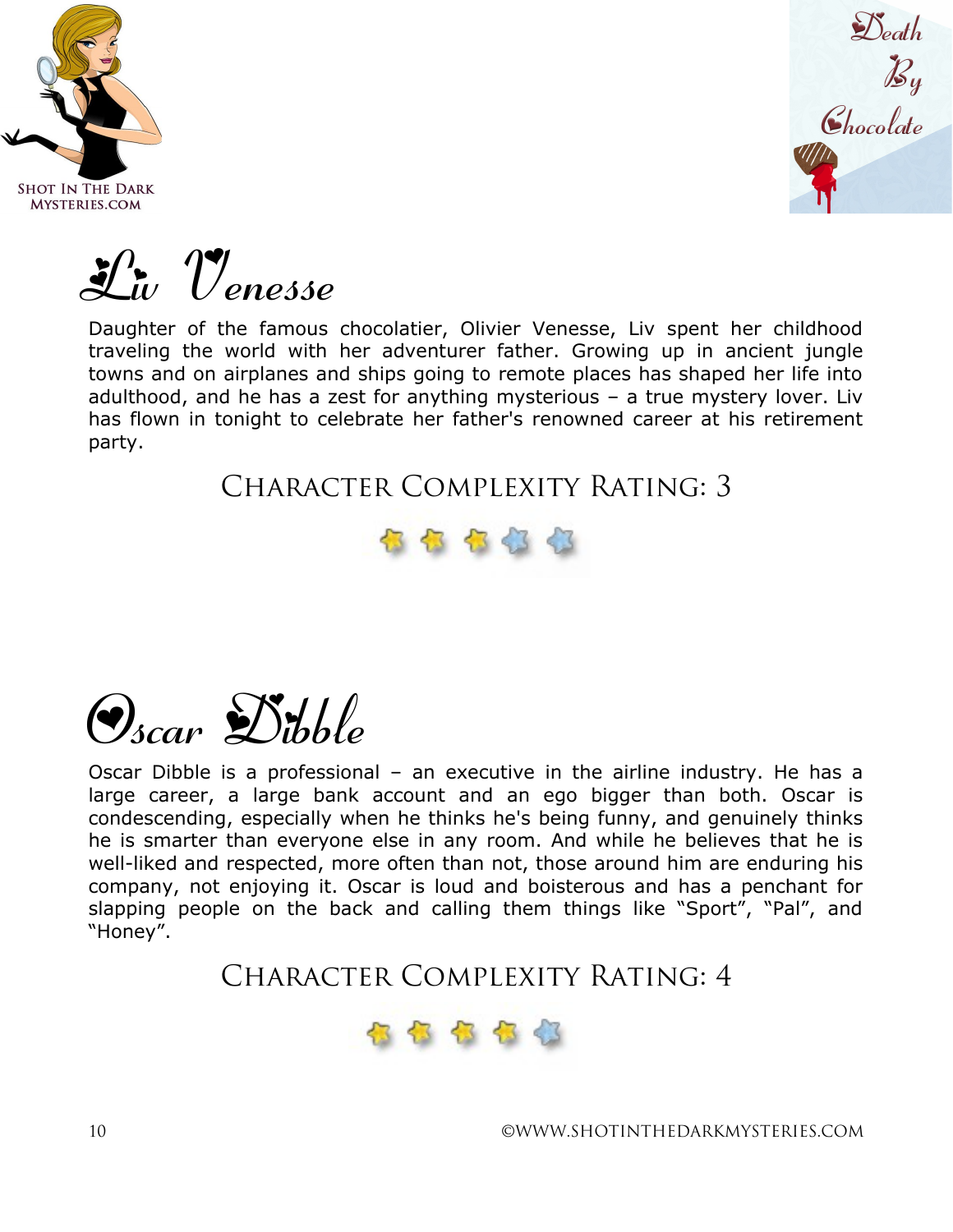



Lauren Vincent

Laurent is Gizele Venesse's personal assistant and he travels with her everywhere she goes. While he is Gizele's assistant, however, Laurent is technically employed by the victim, Olivier Venesse, and is a member of his support staff. Laurent is obedient and efficient, and because of him, Gizele is never without a beverage in her hand and is always on time for her appointments. Laurent generally keeps quiet unless Gizele asks him for something, in which case his conversation is limited to "Yes Ma'am" and "Thank You, Ma'am".

### Character Complexity Rating: 3



### Luca Frost

An up-and-comer in the chocolate industry, Luca Frost has been the apprentice to the victim, Olivier Venesse, for over five years, and has been working hard to learn all of Olivier's techniques – and more importantly, his secrets. He has made his desire to take over Olivier's company no secret and has wasted no time introducing himself to Olivier's suppliers, contacts and friends. In Switzerland, he lived on-site with Olivier, Gizele and the rest of their staff. He has travelled here with the group to celebrate Olivier's retirement, no doubt in anticipation of being named Olivier's successor.

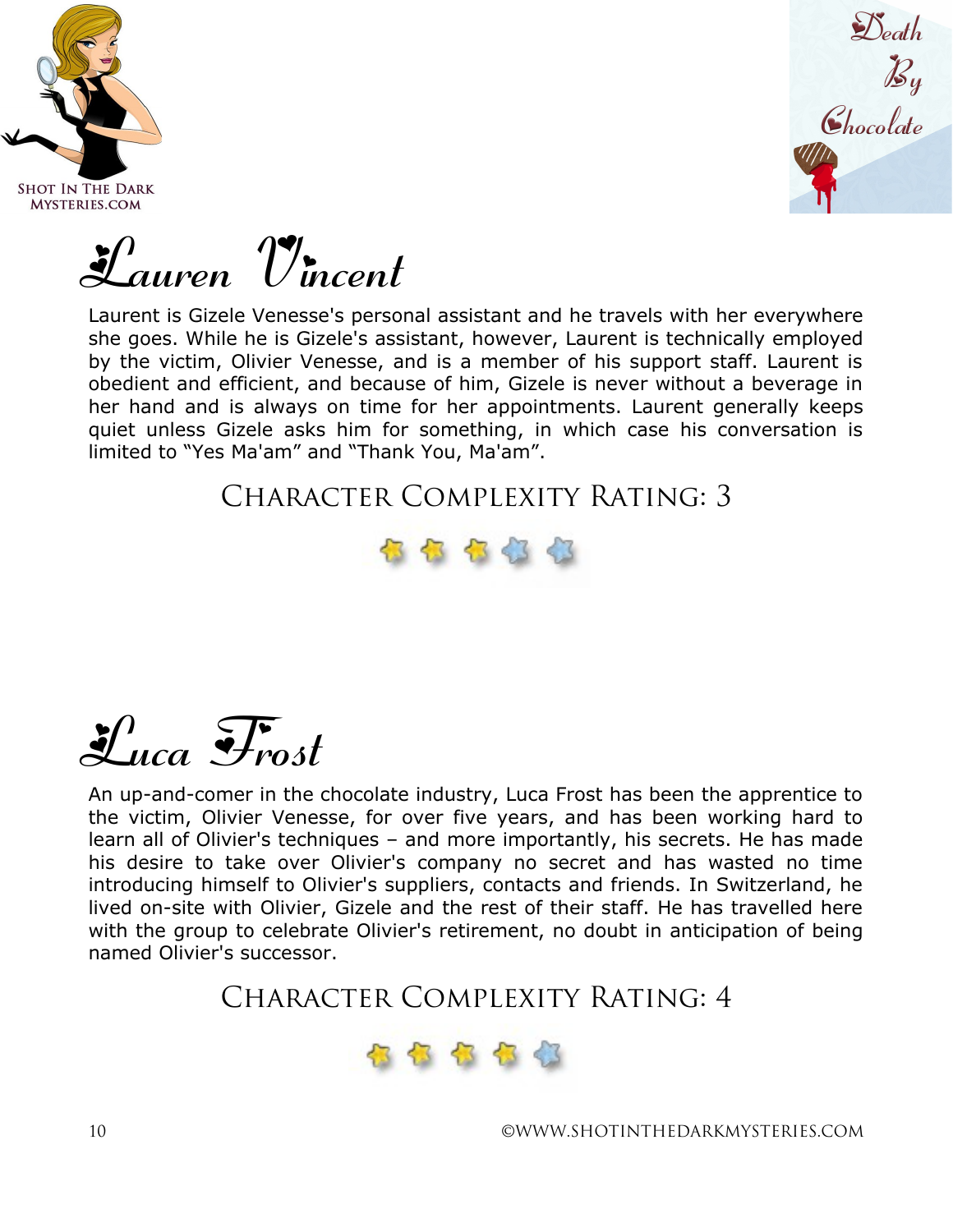





Husband of Michelle Cozens, Alex is a hard worker and dutiful husband. Before their marriage, he was one of the city's most eligible bachelors. His demeanour, looks, business acumen and family connections made him a 'catch', and he was considered quite the 'prize' when Michelle managed to turn his head. He works at his wife's father's company, and remains a well-respected man in the city's social circles. The two are never seen apart, as Michelle insists upon accompanying him wherever he goes, and when he received his invitation to the party, he requested his wife also be invited. While people joke that Alex is Michelle's best accessory, Alex shrugs off the attention and throws himself into his work.

### Character Complexity Rating: 5



Ron Abbot

Boyfriend of Silla Coyle, Ron introduces himself as a "Professional Skeptic", and even has business cards stating this as his job title. Together with Silla, Ron runs a website dedicated to debunking phenomenon and things he believes are nothing more than people trying to 'pull one over' on other people. He has a specialization on secret societies and government conspiracies. He claims that these types of people pray on the "stupid" people in the world, and as a person whose intelligence matches the members of these societies and government agencies, Ron is a rare voice for those who would otherwise fall prey. Ron was happy to take a break from his usual focus to team up with Silla to target Olivier Venesse and, as he put it, expose him for the charlatan he really is.

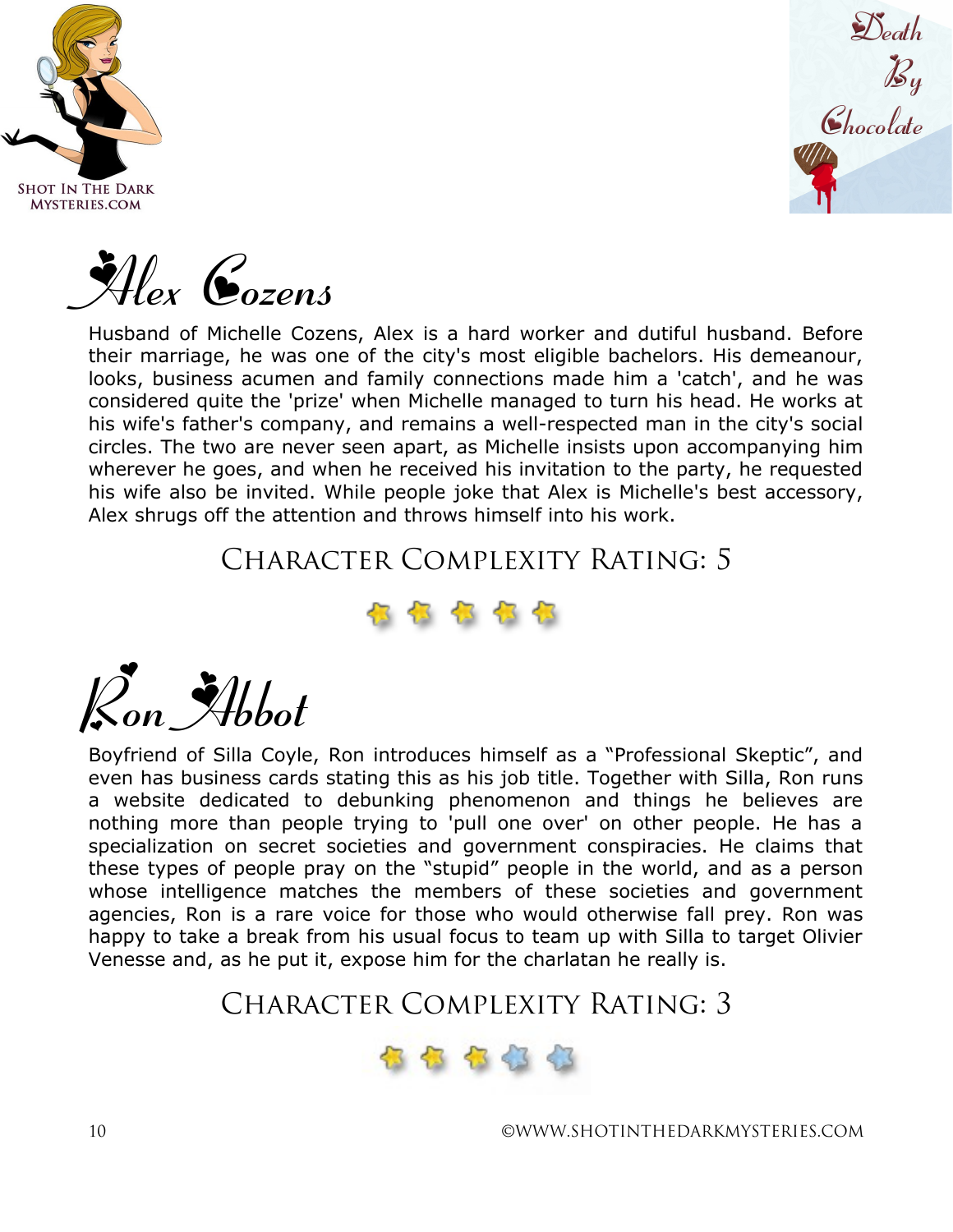



Andreas Moliere

Brother of Solange Moliere, Andreas is the son of the famed explorers and prehistoric researchers, Manon and Louis Moliere. Their fame came less from their discoveries and more from their famous disappearance when the Moliere children were young. Andreas is tough and guarded, albeit very successful, and currently runs a successful chain of high-end hotels in the South of France. Andreas flew into town with his younger sister last night especially for Olivier Venesse's party.

Character Complexity Rating: 4



## Nick Murdoch

Singer songwriter Nick Murdoch is one of the country's hottest talents, and wherever he goes, a crowd of screaming fans appears. When Nick found out that the renowned Olivier Venesse was coming to town for his final group of sessions before his retirement, he had his people try to get him an invitation. Nick is goodlooking, confident and always makes time for his fans if he can, but he has been a bit of a shut-in over the past few weeks after the very public breakup of he and another Apple Saxon, his long-time girlfriend, who is also an international star. Regardless, Nick has come out tonight in style, and even those used to celebrity being around Olivier Venesse feel a bit star struck.